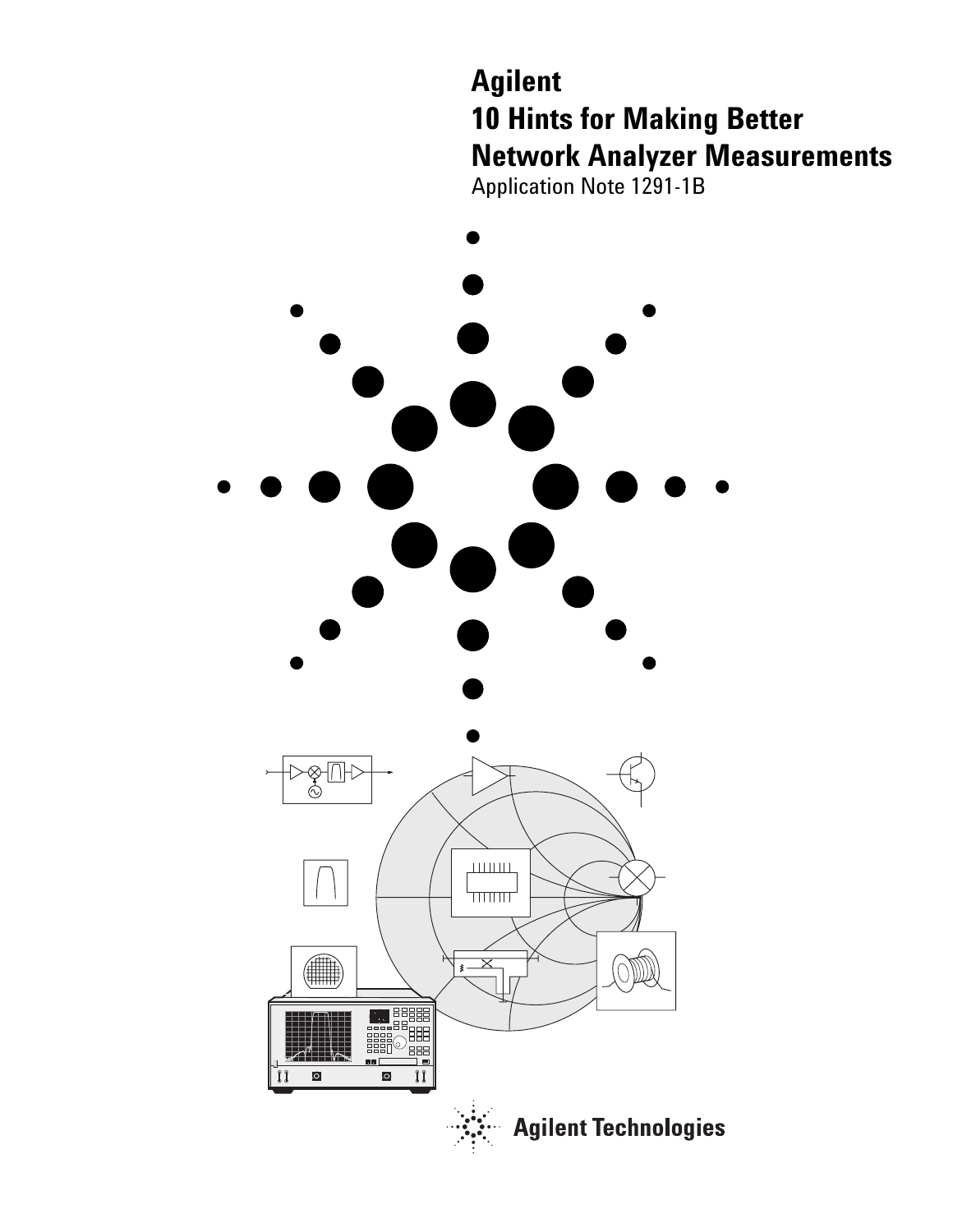### **Contents**

- **HINT 1. Measuring high-power amplifiers**
- **HINT 2. Compensating for time delay in cable measurements**
- **HINT 3. Improving reflection measurements**
- **HINT 4. Using frequency-offset for mixer, converter and tuner measurements**
- **HINT 5. Increasing the accuracy of noninsertible device measurements**
- **HINT 6. Aliasing in phase or delay format**
- **HINT 7. Quick VNA calibration verification**
- **HINT 8. Making your measure ments real-time, accurate and automated**
- **HINT 9. Making high dynamic range measurements**
- **HINT 10. Simplifying multiport measurements**

### **Introduction**

This application note contains a variety of hints to help you understand and improve your use of network analyzers, along with a quick summary of network analyzers and their capabilities.

### **Overview of network analyzers**

Network analyzers characterize active and passive components, such as amplifiers, mixers, duplexers, filters, couplers, and attenuators. These components are used in systems as common and low-cost as pagers, or in systems as complex and expensive as communications or radar systems. Components can have one port (input or output) or many ports. The ability to measure the input characteristics of each port, as well as the transfer characteristics from one port to another, gives designers the knowledge to configure a component as part of a larger system.

### **Types of network analyzers**

**Vector network analyzers** (VNAs) are the most powerful kind of network analyzer and can measure frequencies from 5 Hz up to 110 GHz. Designers and final test in manufacturing use VNAs because they measure and display the complete amplitude and phase characteristics of an electrical network. These characteristics include S-parameters, magnitude and phase, standing wave ratios (SWR), insertion loss or gain, attenuation, group delay, return loss, reflection coefficient, and gain compression.

VNA hardware consists of a sweeping signal source (usually internal), a test set to separate forward and reverse test signals, and a multichannel, phase-coherent, highly sensitive receiver (figure 1). In the RF and microwave bands, typical measured parameters are referred to as S-parameters, and are also commonly used in computer-aided design models.

#### **Scalar network analyzers**

A scalar network analyzer (SNA) measures only the amplitude portion of the S-parameters, resulting in measurements such as transmission gain and loss, return loss, and SWR. Once a passive or active component has been designed using the total measurement capability of a VNA, an SNA may be a more cost-effective measurement tool for the production line to reveal out-of-specification components. While SNAs require an external or internal sweeping signal source and signal separation hardware, they only need simple amplitude-only detectors, rather than complex (and more expensive) phase-coherent detectors.

#### **Network/spectrum analyzers**

A network/spectrum analyzer eliminates the circuit duplication in a benchtest setup of a network and spectrum analyzer. Frequency coverage ranges from 10 Hz to 1.8 GHz. These combination instruments can be economical alternatives in design and test of active components like amplifiers and mixers, where analysis of signal performance is also needed.



**Figure 1. Network analyzer block diagram**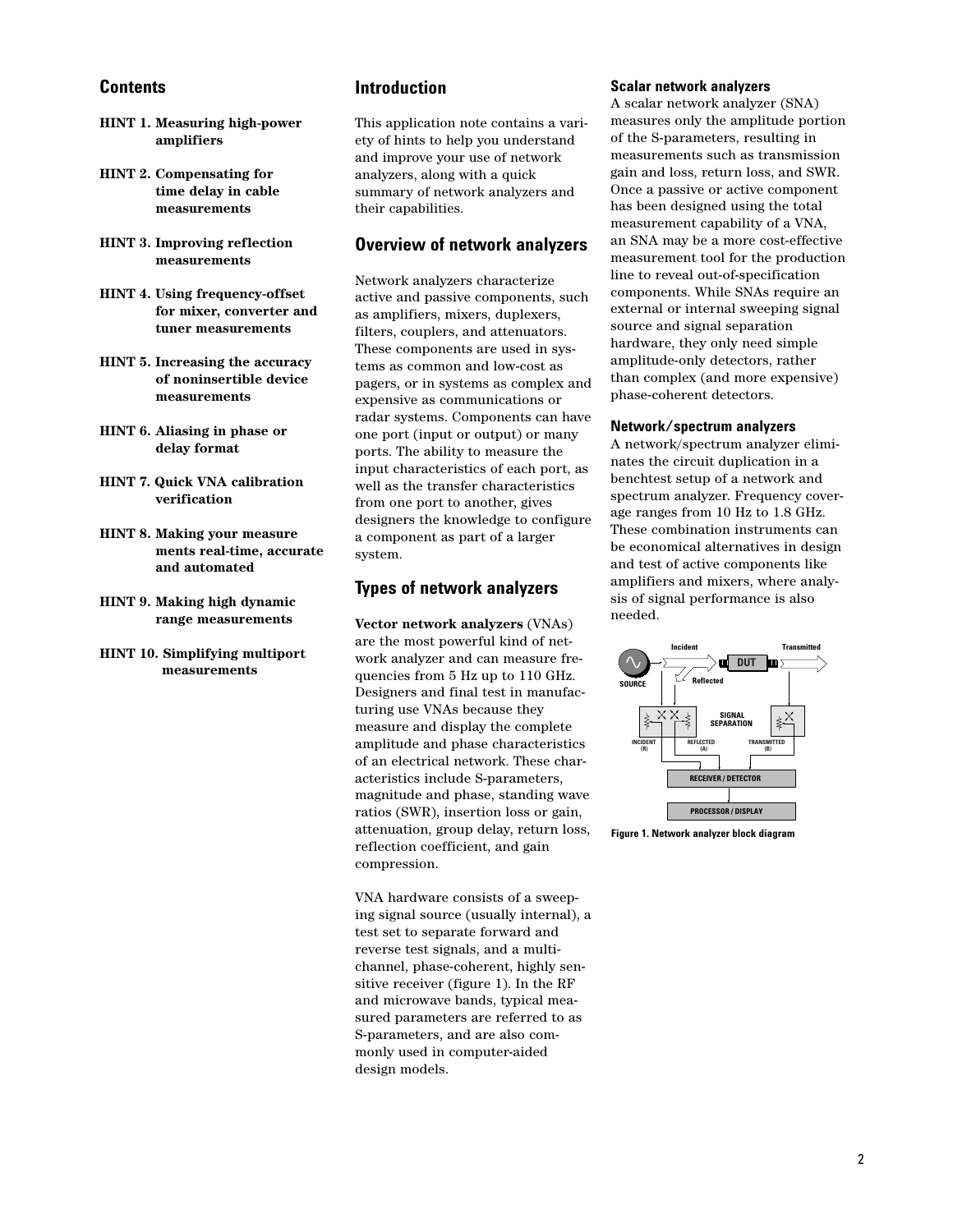### **HINT 1. How to boost and attenuate signal levels when measuring high-power amplifiers**

Testing high-power amplifiers can sometimes be challenging since the signal levels needed for test may be beyond the stimulus/response range of the network analyzer. High-power amplifiers often require high input levels to characterize them under conditions similar to actual operation. Often these realistic operating conditions also mean the output power of the amplifier exceeds the compression or burn-out level of the analyzer's receiver.

When you need an input level higher than the network analyzer's source can provide, a preamplifier can be used to boost the power level prior to the amplifier under test (AUT).



**Figure 2. High-powered foward measurement configuration**

By using a coupler on the output of the preamplifier, a portion of the boosted input signal can be used for the analyzer's reference channel (figure 2). This configuration removes the preamplifier's frequency response and drift errors (by ratioing), which yields an accurate measurement of the AUT alone.

When the output power of the AUT exceeds the input compression level of the analyzer's receiver, some type of attenuation is needed to reduce the output level. This can be accomplished by using couplers, attenuators, or a combination of both. Care must be taken to choose components that can absorb the high power from the AUT without sustaining damage. Most loads designed for small-signal use can only handle up to about one watt of power. Beyond that, special loads that can dissipate more power must be used.

The frequency-response effects of the attenuators and couplers can be removed or minimized by using the appropriate type of error-correction. One concern when calibrating with extra attenuation is that the input levels to the receiver may be low during the calibration cycle. The power levels must be significantly above the noise floor of the receiver for accurate measurements. For this reason, network analyzers that have narrowband, tuned-receivers are typically used for high-power applications since their noise floor is typically  $\leq 90$  dBm, and they exhibit excellent receiver linearity over a wide range of power levels.

Some network analyzers with full two-port S-parameter capability enable measuring of the reverse characteristics of the AUT to allow full two-port error correction. In this configuration, the preamplifier must be added in the signal path before the port 1 coupler (figure 3). Otherwise, the preamplifier's reverse isolation will prevent accurate measurements from being made on port 1. If attenuation is added to the output port of the analyzer, it is best to use a higher power in the reverse direction to reduce noise effects in the measurement of S22 and S12. Many VNAs allow uncoupling of the test-port power to accommodate different levels in the forward and reverse directions.



**Figure 3. High-powered forward and reverse measurement configuration**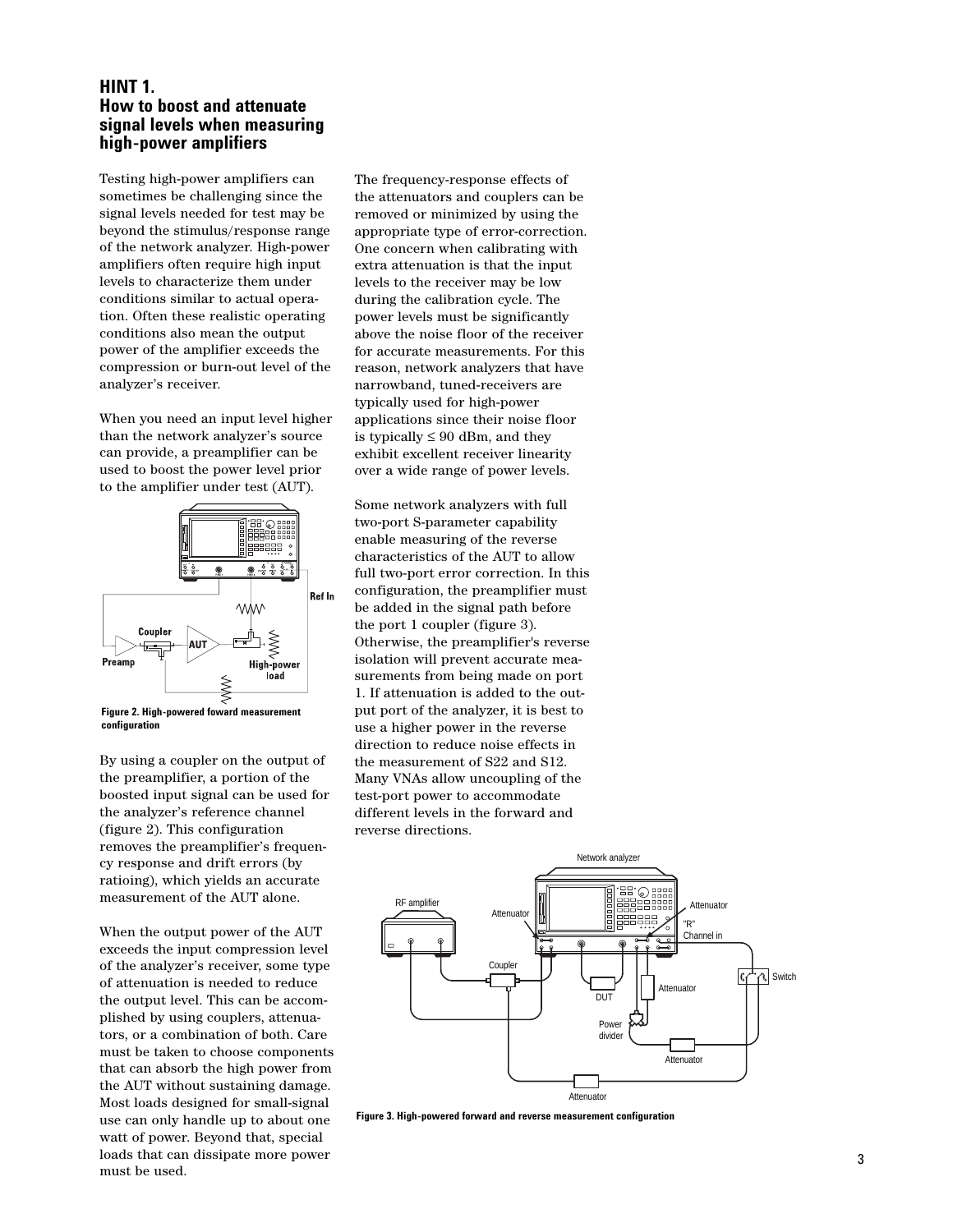### **HINT 2. Compensate for time delay for better cable measurements**

A network analyzer sweeps its source frequency and tuned receiver at the same time to make stimulusresponse measurements. Since the frequency of a signal coming from a device under test (DUT) may not be exactly the same as the network analyzer frequency at a given instant of time, this can sometimes lead to confusing measurement results. If the DUT is a long cable with time delay T and the network analyzer sweep rate is df/dt, the signal frequency at the end of the cable (input to the vector network analyzer's receiver) will lag behind the network analyzer source frequency by the amount F=T\*df/dt. If this frequency shift is appreciable compared to the network analyzer's IF detection bandwidth (typically a few kHz), then the measured result will be in error by the rolloff of the IF filter.

Figure 4 shows this effect when measuring the transmission response of a 12-foot cable on an 8714ET network analyzer. The upper trace shows the true response of the cable, using a 1-second sweep time. The lower trace uses the default sweep time of 129 msec, and the data is in error by about –0.5 dB due to the frequency shift through the cable. This sweep time is too fast for this particular DUT.

The lower trace of figure 5 shows an even more confusing result when measuring the same cable on an 8753ES with 100-msec sweep time. Not only is there an error in the data, but the size of the error makes some sharp jumps at certain frequencies. These frequencies are the band-edge frequencies in the 8753ES, and the trace jumps because the network analyzer's sweep rate (df/dt) changes in different bands. This leads to a different frequency shift through the cable, and hence, a different amount of error in the data. In this case, instead of increasing the sweep time, the situation can be corrected by removing the Rchannel jumper on the front panel of the 8753ES and connecting a second cable of about the same length as the DUT cable. This balances the delays in the reference and test paths, so that the network analyzer's ratioed transmission measurement does not have the frequency-shift error. The upper trace of figure 5 shows a measurement of the DUT using the same 100-msec sweep time, but with the matching cable in R channel.



**Figure 4. Reduce measurement error by increasing swap time**



**Figure 5. Reduce measurement error by balancing reference path**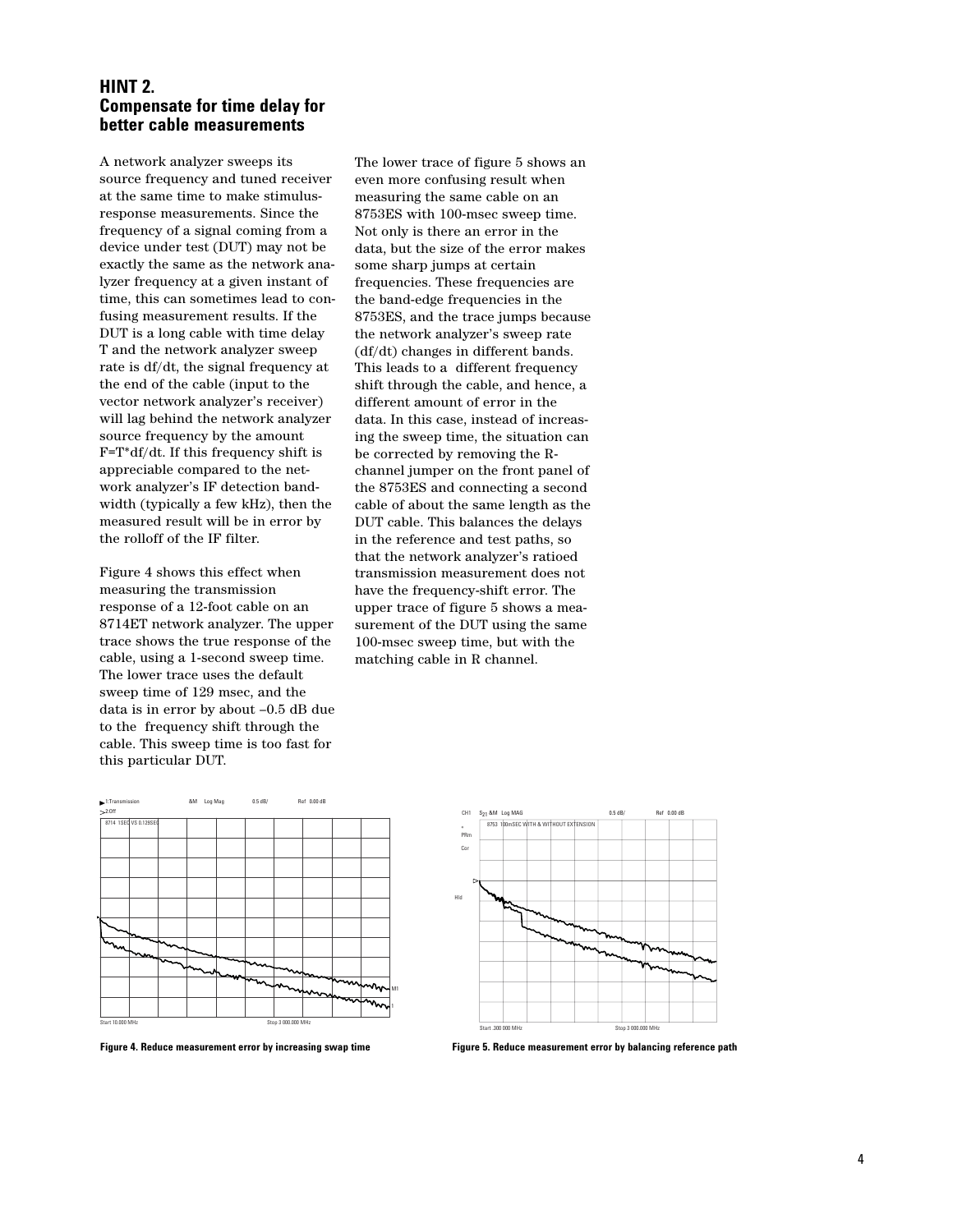### **HINT 3. Proper termination — Key to improving reflection measurements**

Making accurate reflection measurements on two-port devices with transmission/reflection (T/R)-based analyzers (such as the 8712ET and 8714ET RF analyzers) requires a good termination on the unmeasured port. This is especially true for low-loss, bidirectional devices such as filter passbands and cables. T/Rbased analyzers only offer one-port calibration for reflection measurements, which corrects for errors caused by directivity, source match and frequency response, but not load match.

One-port calibration assumes a good termination at port 2 of the device under test (the port not being measured), since load match is not corrected. One way to achieve this is by connecting a high-quality load (a load from a calibration kit, for example) to port 2 of the device. This technique yields measurement accuracy on a par with more expensive S-parameter-based analyzers that use full two-port calibration.

However, if port 2 of the device is connected directly to the network analyzer's test port, the assumption of a good load termination is not valid. In this case, measurement accuracy can be improved considerably by placing an attenuator (6 to 10 dB, for example) between port 2 of the device and the test port of the analyzer. This improves the effective load match of the analyzer by twice the value of the attenuator.

Figure 6 shows an example of how this works. Let's say we are measuring a filter with 1 dB of insertion loss and 16 dB of return loss (figure 6A). Using an analyzer with an 18 dB load match and 40 dB directivity would yield a worst-case measurement uncertainty for return loss of  $-4.6$  dB,  $+10.4$  dB. This is a rather large variation that might cause a filter that didn't meet its specifications to pass, or a good filter to fail. Figure 6B shows how adding a high-quality (for example,  $VSWR = 1.05$ , or 32 dB match) 10-dB attenuator improves the load match of the analyzer to 29  $dB$  [(2 x 10 + 18 dB) combined with 32 dB]. Now our worst-case measurement uncertainty is reduced to +2.5 dB, –1.9 dB, which is much more reasonable.

An example where one-port calibration can be used quite effectively without any series attenuation is when measuring the input match of amplifiers with high-reverse isolation. In this case, the amplifier's isolation essentially eliminates the effect of imperfect load match.



**Figure 6A. Reflection measurement uncertainty Figure 6B. Measurement uncertainty improvement**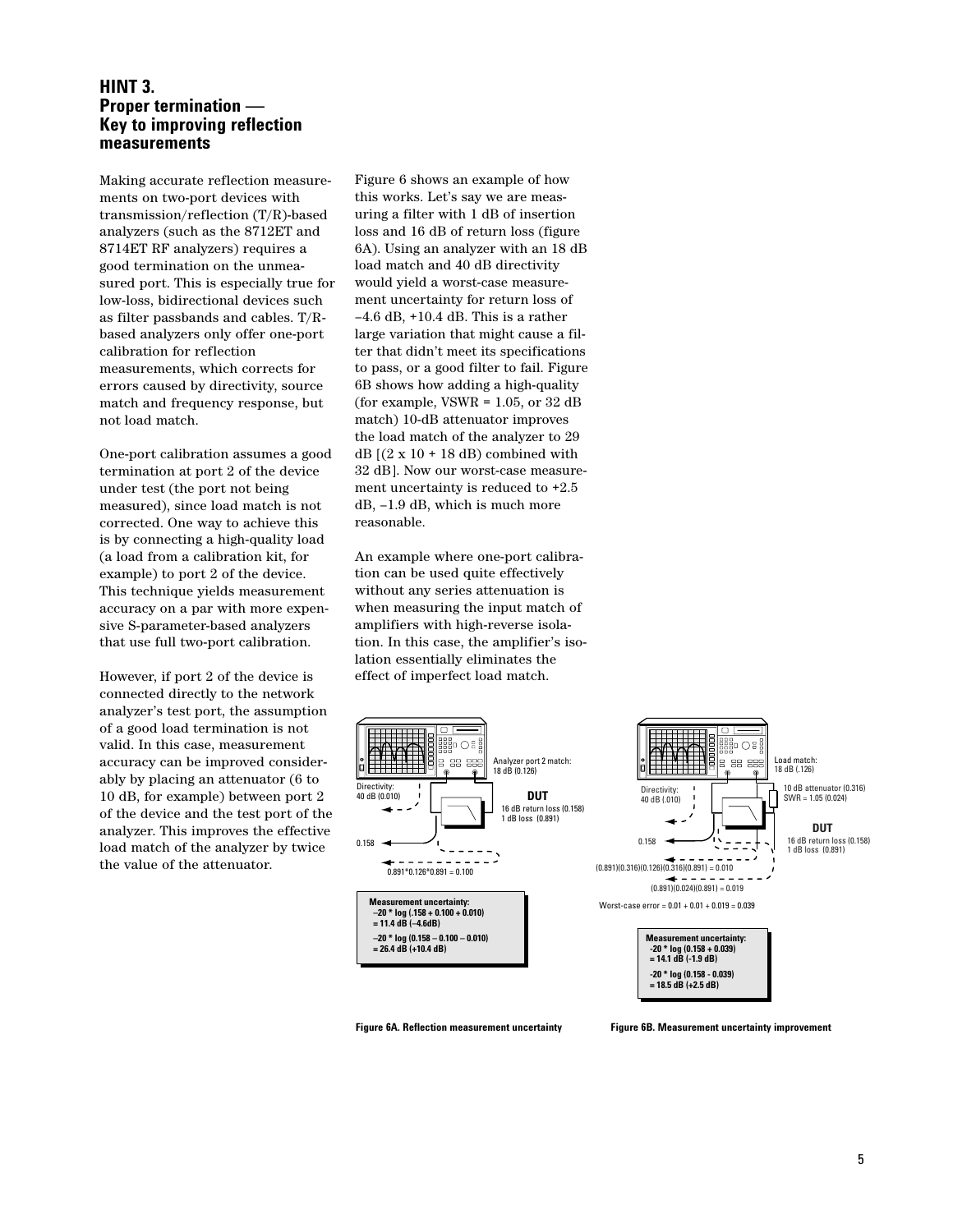### **HINT 4. Use frequency-offset mode for accurate measurements of mixers, converters and tuners**

Frequency-translating devices such as mixers, tuners, and converters present unique measurement challenges since their input and output frequencies differ. The traditional way to measure these devices is with broadband diode detection. This technique allows scalar measurments only, with medium dynamic range and moderate measurement accuracy.

For higher accuracy, vector network analyzers such as the 8753ES and 8720ES offer a frequency-offset mode where the frequency of the internal RF source can be arbitrarily offset from the analyzer's receivers. Narrowband detection can be used with this mode, providing high dynamic range and good measurement accuracy, as well as the ability to measure phase and group delay.

There are two basic ways that frequency-offset mode can be used. The simplest way is to take the output from the mixer or tuner directly into the reference input on the analyzer (figure 7A). This technique offers scalar measurements only, with up to 35 dB of dynamic range; beyond that, the analyzer's source will not phase lock properly. For mixers, an external LO must be provided. After specifying the measurement setup from the front panel, the proper RF frequency span is calculated by the analyzer to produce the desired IF frequencies, which the receiver will tune to during the sweep. The network analyzer will even sweep the RF source backward if necessary to provide the specified IF span.

For high-dynamic-range amplitude measurements, a reference mixer must be used (figure 7B). This mixer provides a signal to the R channel for proper phase lock, but does not affect measurements of the DUT since it is not in the measurement path. For phase or delay measurements, a reference mixer must also be used. The reference mixer and the DUT must share a common LO to guarantee phase coherency.

When testing mixers, either technique requires an IF filter to remove the mixer's undesired mixing products as well as the RF and LO leakage signals.







**Figure 7B. High dynamic range conversion loss measurement (left) and high dynamic range setup (right)**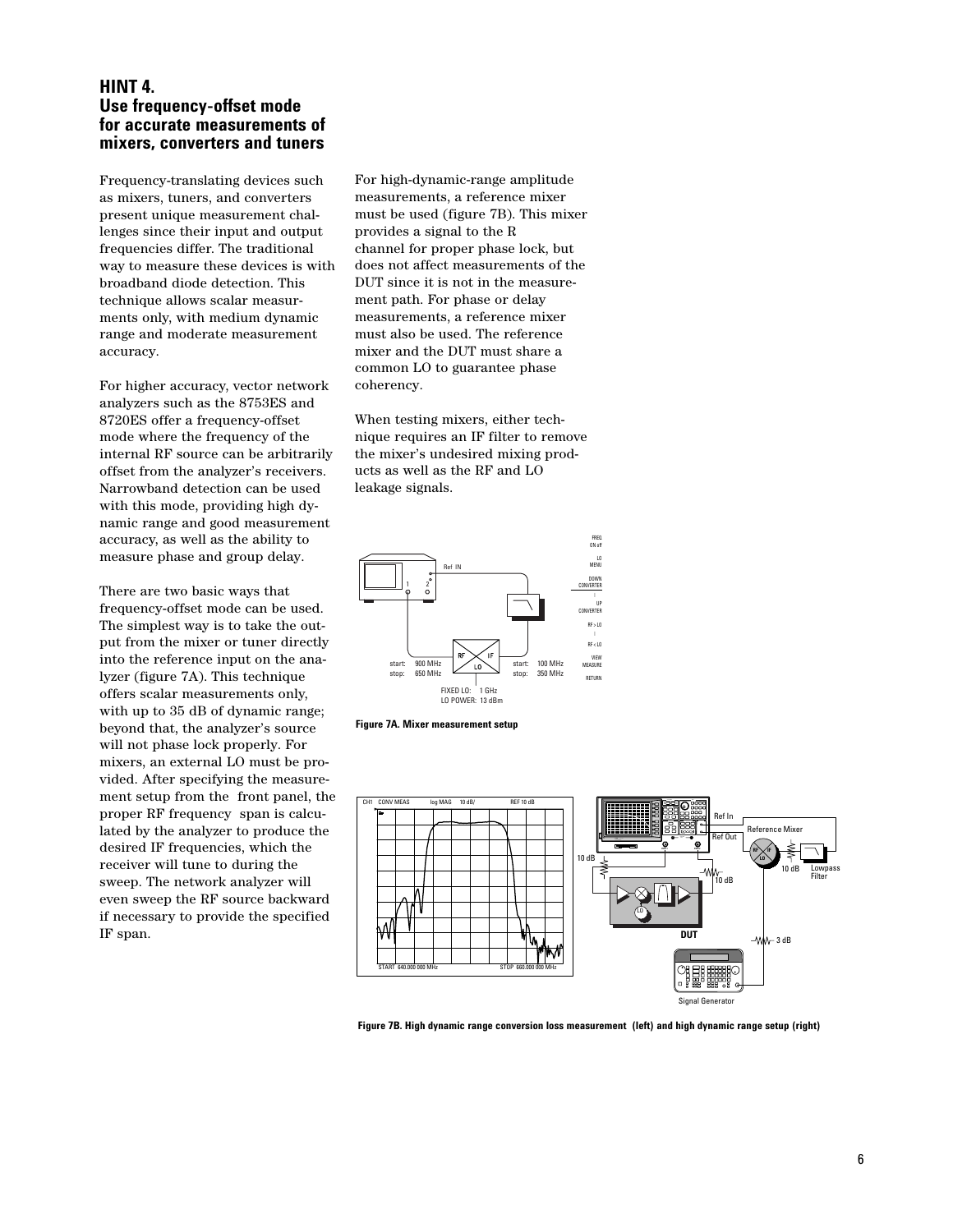### **HINT 5. Increasing the accuracy of noninsertible device measurements**

Full two-port error correction provides the best accuracy when measuring RF and microwave components. But if you have a noninsertible device (for example, one with female connectors on both ports), then its test ports cannot be directly connected during calibration. Extra care is needed when making this through connection, especially while measuring a device that has poor output match, such as an amplifier or a low-loss device.

There are five basic ways to handle the potential errors with a through connection for a noninsertible device:

**1. Use electronic calibration (ECal) modules.** This is the simplest and fastest non-insertible calibration method in existence. This method uses an ECal module with the same connectors that match the device under test. Full two-port error correction, defined at the test ports, is achievable. All Agilent ECal modules are characterized at the factory and provide a traceable calibration path.

**2. Use a very short through.** This allows you to disregard the potential errors. When you connect port 1 to port 2 during a calibration, the analyzer calculates the return loss of the second port (the load match) as well as the transmission term. When the calibration kit definition does not contain the correct length of the through, an error occurs in the measurement of the load match. If a barrel is used to connect port 1 to port 2, the measurement of the port 2 match will not have the correct phase, and the error-correction algorithm will not remove the effects of an imperfect port 2 impedance.

This approach will work well enough if the through connection is quite short. However, for a typical network analyzer, "short" means less than one-hundredth of a wavelength. If the through connection is one-tenth of a wavelength (at the frequency of interest), the corrected load match is no better than the raw load match. As the through length approaches a one-quarter wavelength, the residual load match can actually get as high as 6 dB worse than the raw load match. For a 1-GHz measurement, one-hundredth of a wavelength means less than 3 mm (about 0.12 inches).

#### **3. Use swap-equal-adapters.**

In this method you use two matched adapters of the same electrical length, one with male/female connectors and one that matches the device under test.

Suppose your instrument test ports are both male, such as the ends of a pair of test-port cables, and your device has two female ports. Put a female-to-female through adapter, usually on port 2, and do the transmission portion of the calibration. After the four transmission measurements, swap in the male-tofemale adapter (now you have two male test ports), and do the reflection portion of the calibration (figure 8). Now you are ready to measure your device. All the adapters in the calibration kits are of equal electrical length (even if their physical lengths are different).



**Figure 8. Swap-equal-adapters method**

#### **4. Modify the through-line-**

**standard.** If your application is manufacturing test, the "swap-equaladapters" method's requirement for additional adapters may be a drawback. Instead, it is possible to modify the calibration kit definition to include the length of the through line. If the calibration kit has been modified to take into account the loss and delay of the through, then the correct value for load match will be measured. It's easy to find these values for the male-to-male through and the female-to-female through. First, do a swap-equal-adapter calibration, ending up with both female or both male test ports. Then simply measure the "noninsertible" through and look at S21 delay (use the midband value) and loss at 1 GHz. Use this value to modify the calibration kit.

#### **5. Use the adapter-removal**

**technique.** Many Agilent vector network analyzer models offer an adapter-removal technique to eliminate all effects of through adapters. This technique yields the most accurate measurement results, but requires two full two-port calibrations.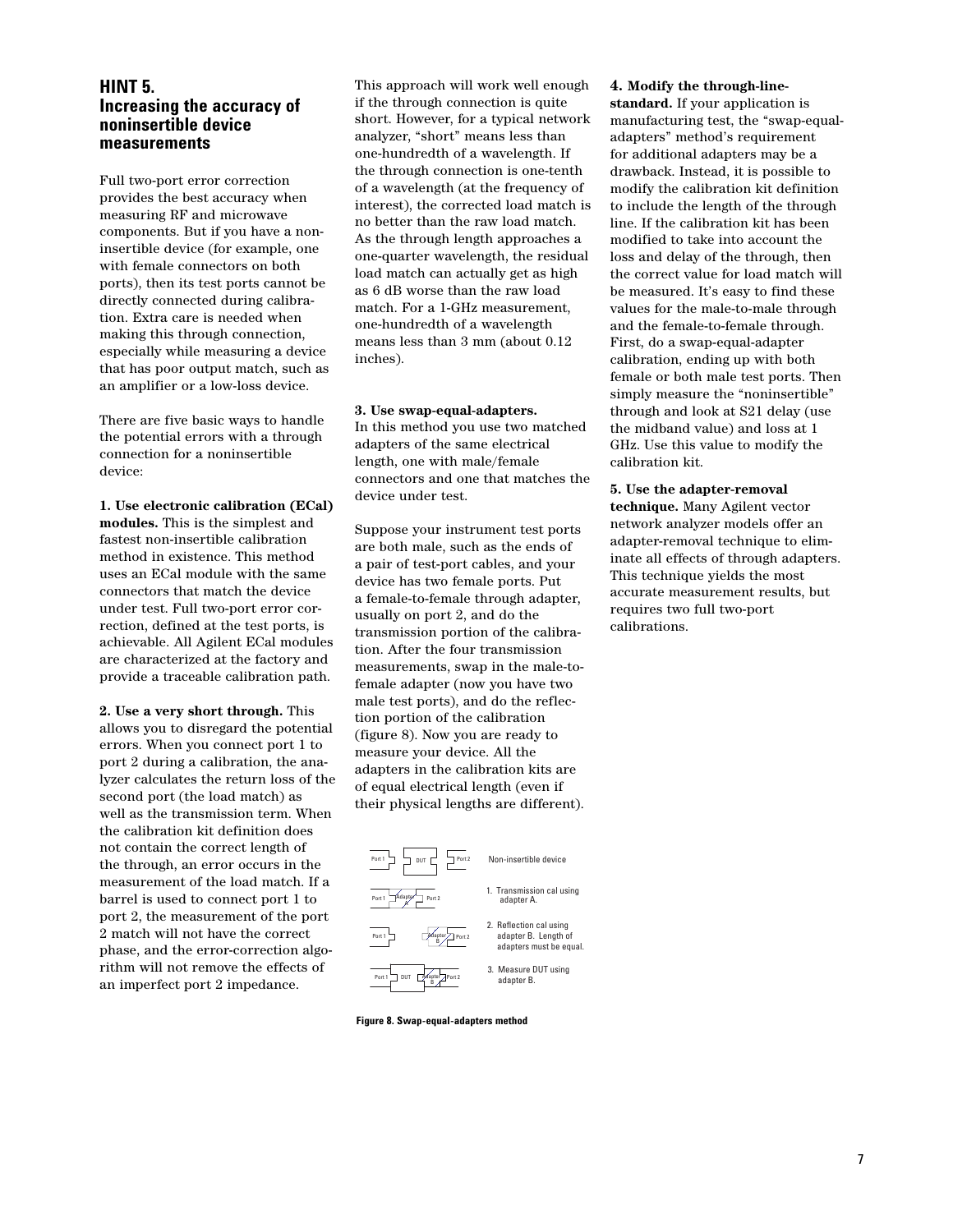### **HINT 6. Check for aliasing in phase or delay format**

When measuring a device under test (DUT) that has a long electrical length, use care to select appropriate measurement parameters. The VNA samples its data at discrete frequency points, then "connects the dots" on the display to make it more visually appealing. If the phase shift of the DUT changes by more than 180 degrees between adjacent frequency points, the display can look like the phase slope is reversed! The data is undersampled and aliasing occurs. This is analogous to filming a wagon wheel in motion, where typically too few frames are shot to accurately portray the motion and the wheel appears to spin backward.

In addition, the VNA calculates group delay data from phase data. If the slope of the phase is reversed, then the group delay will change sign. A surface acoustic wave (SAW) filter may appear to have negative group delay—clearly not a correct answer. If you suspect aliasing in your measurements, try this simple test. Just decrease the spacing between frequency points and see if the data on the VNA's display changes. Either increase the number of points, or reduce the frequency span.

Figure 9 shows a measurement of a SAW bandpass filter on an 8714ET RF economy network analyzer, with 51 points in the display. The indicated group delay is negative—a physical impossibility. But if the number of points increases to 201 (figure 10), it becomes clear that the VNA settings created an aliasing problem.



**Figure 9. Filter measurement with insufficient number of points**



**Figure 10. Filter measurement with correct number of points**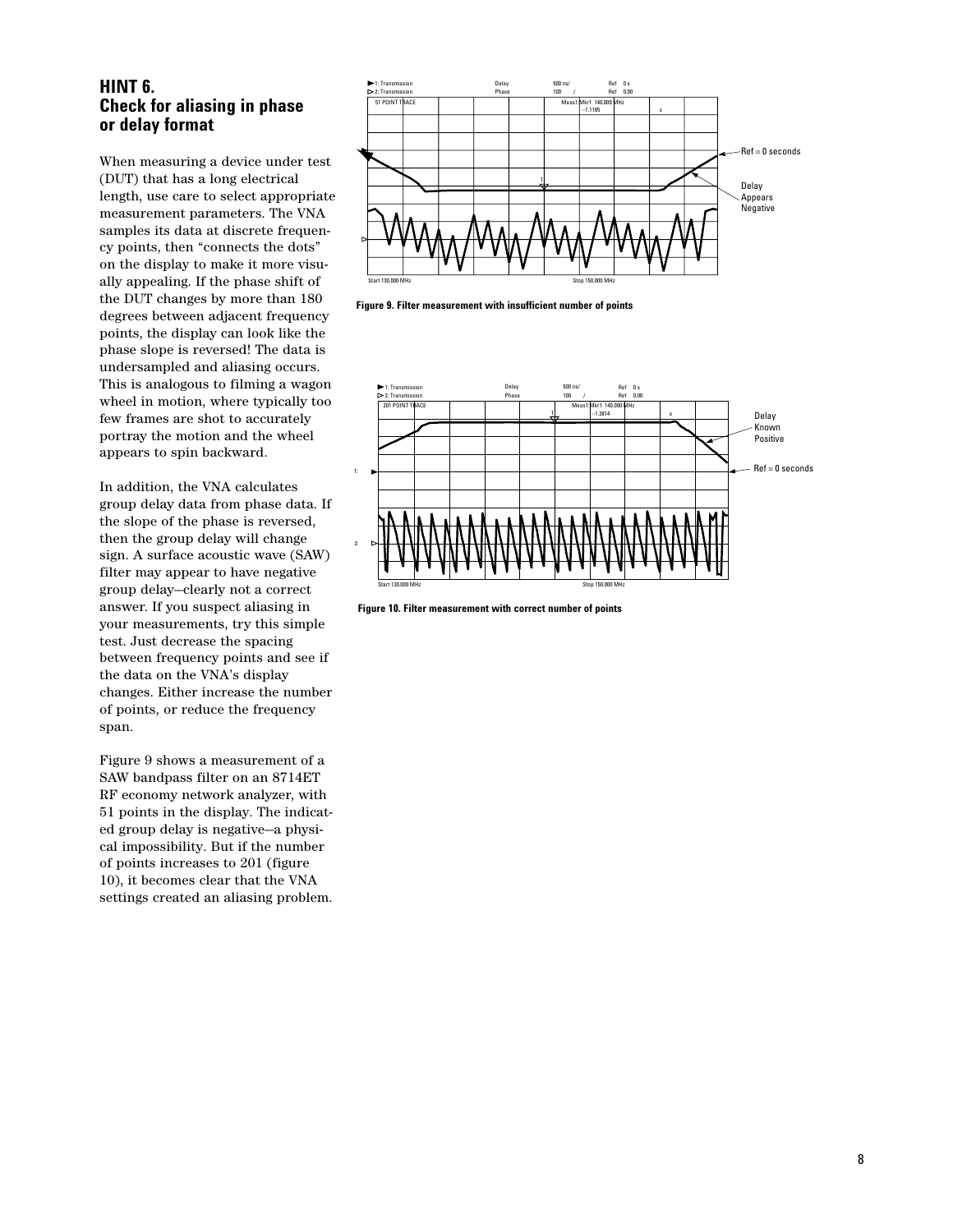### **HINT7. Quick calibration verification**

If you've ever measured a device and the measurements didn't look quite right, or you were unsure about a particular analyzer's accuracy or performance, here are a few "quick check" methods you can use to verify an instrument's calibration or performance. All you need are a few calibration standards.

### **Verifying reflection measurements**

To verify reflection (S11) measurements on the source port (port 1), perform one or more of the following steps:

1. For a quick first check, leave port 1 open and verify that the magnitude of S11 is near 0 dB (within about ±1 dB).

2. Connect a load calibration standard to port 1. The magnitude of S11 should be less than the specified calibrated directivity of the analyzer (typically less than –30 dB) (figure 11).

3. Connect either an open or short circuit calibration standard to port 1. The magnitude of S11 should be close to 0 dB (within a few tenths of a dB).

#### **To verify transmission (S21) measurements:**

1. Connect a through cable from port 1 to port 2. The magnitude of S21 should be close to 0 dB (within a few tenths of a dB).

2. To verify S21 isolation, connect two loads: one on port 1 and one on port 2. Measure the magnitude of S21 and verify that it is less than the specified isolation (typically less than –80 dB).

To get a more accurate range of expected values for these measurements, consult the analyzer's specifications. You might also consider doing these verifications immediately after a calibration to verify the quality of the calibration. To ensure that you are performing a calibration verification, and not a connection repeatability test, be sure to use a set of standards that are different than those used as part of the calibration process.



**Figure 11. Measurement of load standard after calibration**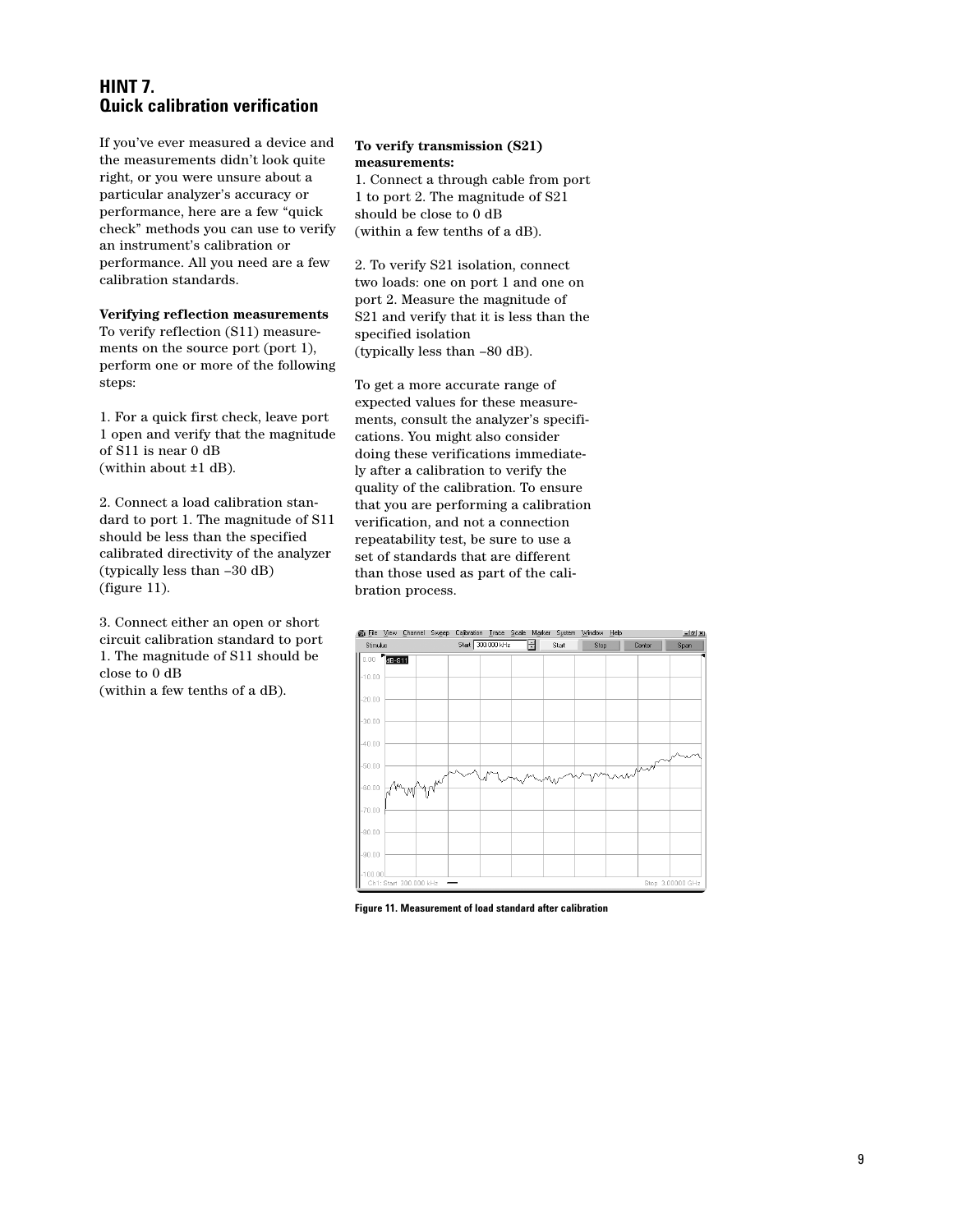### **HINT 8. Making your measurements real-time, accurate** *and*  **automated**

Tuning and testing RF devices in a production environment often requires speed and accuracy from a network analyzer. However, at fast sweep speeds an analyzer's optimum accuracy may be unavailable.

#### **Using a segmented sweep**

Many network analyzers have the ability to define a sweep consisting of several individual segments. Each segment can have its own stop and start frequency, number of data points, IF bandwidth, and power level. Using a segmented sweep, the measurement can be optimized for speed and dynamic range (figure 12).

Data resolution can be made high where needed (more data points) and low where not needed (less data points); frequency ranges can be skipped where data is not needed at all; the IF bandwidth can be large when high dynamic range is not necessary, which decreases the sweep time, and small when high dynamic range is required; the power level can be decreased in the passband and increased in the stopband for devices that contain a filter followed by an amplifier (for example, a cellular-telephone basestation receiver filter/LNA combination).

#### **Instrument automation**

For more complex testing such as final test, an analyzer with IBASIC (8712/8714, E5100), or Micorsoft® VBA (ENA) programming capability provides complex computation and control so you can easily automate measurements.

Using the program doesn't require programming experience. You can easily customize each test or combination of tests and activate them by a softkey or footswitch to automatically set up system parameters for each device you test.



**Figure 12. Optimize filter measurements with segment list mode**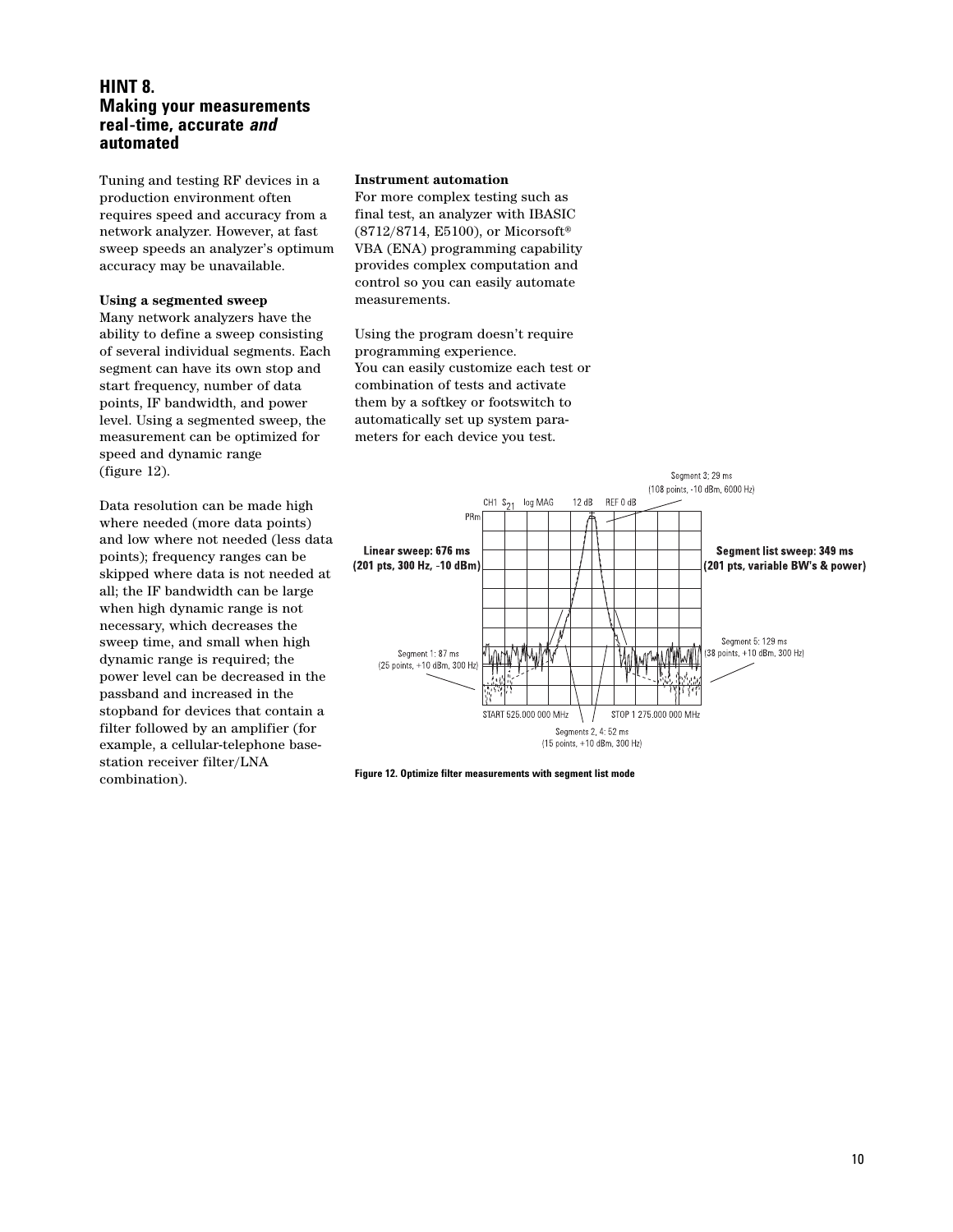#### **HINT 9. Making high dynamic range measurements**

Extend the dynamic range measurement capability of your network analyzer by bypassing the coupler at test port 2 (for forward transmission measurements). Since the coupler is no longer in the measurement path, the associated loss through the coupled arm no longer impacts the measurement. This increases the effective sensitivity of the analyzer. Since the coupler is no longer part of the signal path, it is no longer possible to make reverse measurements.

To take advantage of this increased sensitivity, the power level into the receiver must be monitored to prevent compression. For devices such as filters, this is easily done using a segmented sweep, where the power is set high in the stopbands (+10 dBm typically), and low in the passband (-6 dBm typically).

#### **Maintain full S-parameter error correction**

Depending on the particular network analyzer configuration, it is possible to configure a signal path that maintains usage of the port 2 coupler, but simply reverses the direction of signal travel (figure 13). By reversing the port 2 coupler, the transmitted signal travels to the "B" receiver via the main arm of the coupler, instead of the coupled arm. Reverse dynamic range measurements will be lower because the stimulus signal must now travel via the coupled arm. Since both forward and reverse measurements are possible, it is still possible to apply full two-port error correction.



**Figure 13. High dynamic range configuration that allows both forward and reverse measurements**